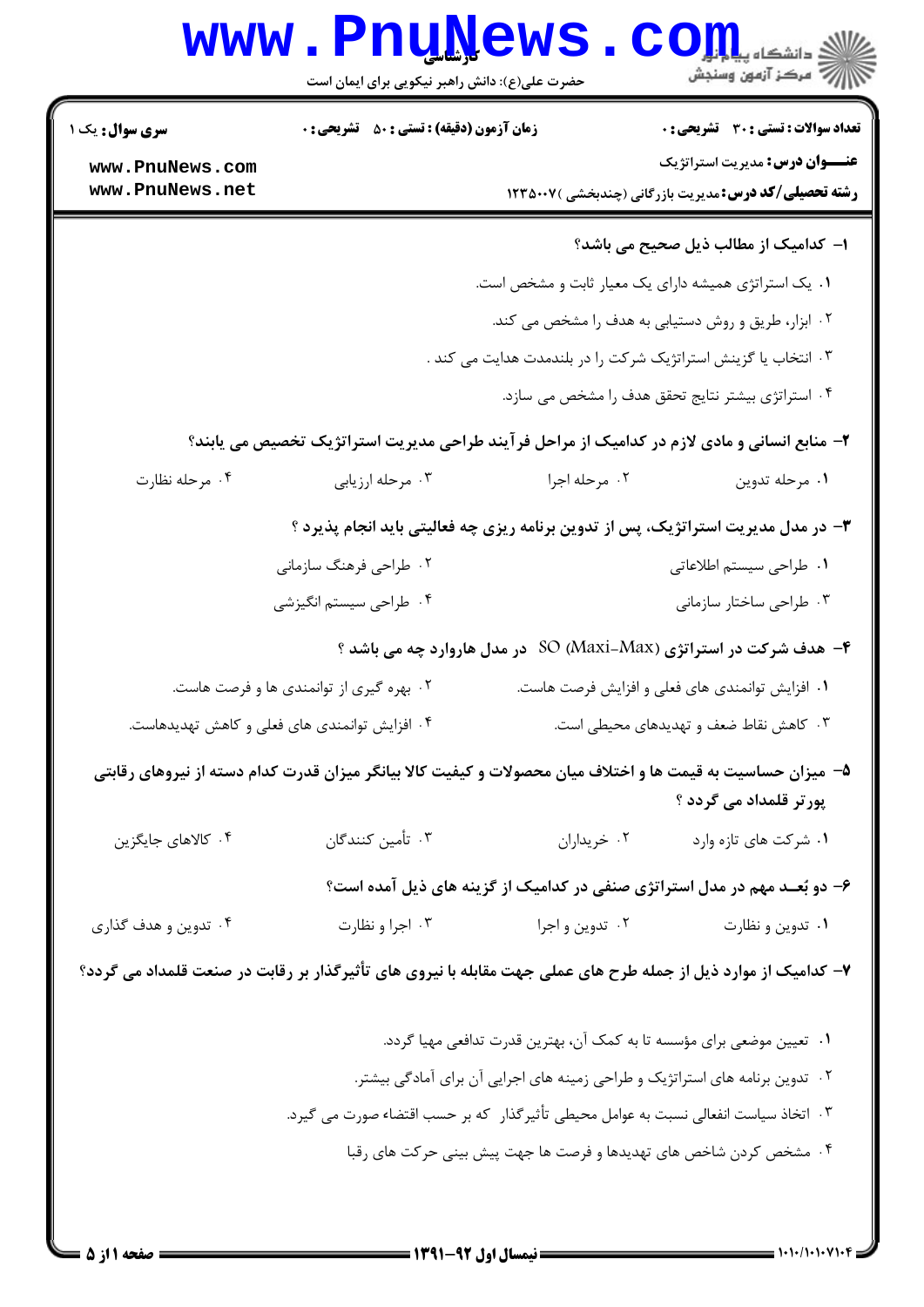|                                                                                                                          | <b>www.PnuNews</b><br>حضرت علی(ع): دانش راهبر نیکویی برای ایمان است |                   | ی دانشگاه پ <b>یا پال</b><br>أأأأ مركز آزمون وسنجش                                                                                        |
|--------------------------------------------------------------------------------------------------------------------------|---------------------------------------------------------------------|-------------------|-------------------------------------------------------------------------------------------------------------------------------------------|
| <b>سری سوال : ۱ یک</b>                                                                                                   | <b>زمان آزمون (دقیقه) : تستی : 80 ٪ تشریحی : 0</b>                  |                   | <b>تعداد سوالات : تستی : 30 ٪ تشریحی : 0</b>                                                                                              |
| www.PnuNews.com<br>www.PnuNews.net                                                                                       |                                                                     |                   | <b>عنـــوان درس:</b> مدیریت استراتژیک<br><b>رشته تحصیلی/کد درس:</b> مدیریت بازرگانی (چندبخشی )۱۲۳۵۰۰۷                                     |
| ۸– در مدل نظام برنامه ریزی استراتژیک، این پرسش که امکانات ما برای اقدام چیست ؟بیانگر کدامیک از گزینه های ذیل می<br>باشد؟ |                                                                     |                   |                                                                                                                                           |
| ۰۴ کنترل                                                                                                                 | ۰۳ استراتژی ها                                                      | ۰۲ بودجه          | ٠١ فلسفه وجودي                                                                                                                            |
|                                                                                                                          |                                                                     |                   | ۹- عناصر سه گانه موردتوجّه در اجرای استراتژی کدامند ؟                                                                                     |
|                                                                                                                          | ۰۲ اهداف، اختیار سازمانی، فرهنگ سازمانی                             |                   | ۰۱ رهبری، ساختار و فرهنگ سازمانی                                                                                                          |
| ۰۴ فرهنگ سازمانی، مأموریت و ارزش های سازمانی                                                                             |                                                                     |                   | ۰۳ فرهنگ سازمانی، اهداف و سلسله مراتب                                                                                                     |
|                                                                                                                          |                                                                     |                   | +۱- بر اساس این مدل برنامه ریزی استراتژیک ، استراتژی قدیم مورد مداقه و بررسی قرار می گیرد و استراتژی جدید انتخاب<br>می شود.               |
| $BCG$ ، مدل $\cdot$                                                                                                      | ۰۳ مدل دراکر                                                        | ۰۲ مدل هيل        | ۰۱ مدل رایت                                                                                                                               |
|                                                                                                                          |                                                                     |                   | 1۱– اهداف و استراتژی عملیاتی در زمینه های مدیریتی، مالی، بازاریابی، تولید و غیره در کدامیک از مراحل مدل استراتژیک<br>دیوید مشخص می گردند؟ |
| ۰۴ اجرای استراتژی                                                                                                        | ۰۳ تحلیل استراتژی                                                   | ۰۲ تدوین استراتژی | ۰۱ ارزیابی استراتژی                                                                                                                       |
|                                                                                                                          |                                                                     |                   | ۱۲– در صورتی که تغییرات قابل پیش بینی در محیط مؤسسه رخ دهد، اهداف بلندمدت سازمان باید حائز کدامیک از ویژگی<br>های ذیل باشد؟               |
| ۰۴ برانگیزاننده                                                                                                          | ۰۳ انعطاف پذیری                                                     | ٢. قابل فهم       | ۰۱ قابل اندازه گیری                                                                                                                       |
|                                                                                                                          |                                                                     |                   | ۱۳– کدامیک از انواع استراتژی های ذیل بیانگر تحت مالکیت در آوردن شرکت های عرضه کننده می باشد؟                                              |
|                                                                                                                          | ۰۲ ادغام عمودی رو به پایین                                          |                   | ۰۱ ادغام افقی                                                                                                                             |
|                                                                                                                          | ۰۴ توسعه بازار                                                      |                   | ۰۳ ادغام عمودي رو به بالا                                                                                                                 |
| ۱۴– در کدامیک از استراتژی های متمرکز، شرکت ها می کوشند از طریق فعالیت های بازاریابی، سهم بازار محصولات و خدمات           |                                                                     |                   | فعلی خود را افزایش دهند؟                                                                                                                  |
|                                                                                                                          | ۰۲ توسعه محصول                                                      |                   | ۰۱ توسعه بازار                                                                                                                            |
|                                                                                                                          | ۰۴ رسوخ در بازار                                                    |                   | ۰۳ پیدا کردن بازارهای جدید                                                                                                                |
|                                                                                                                          |                                                                     |                   |                                                                                                                                           |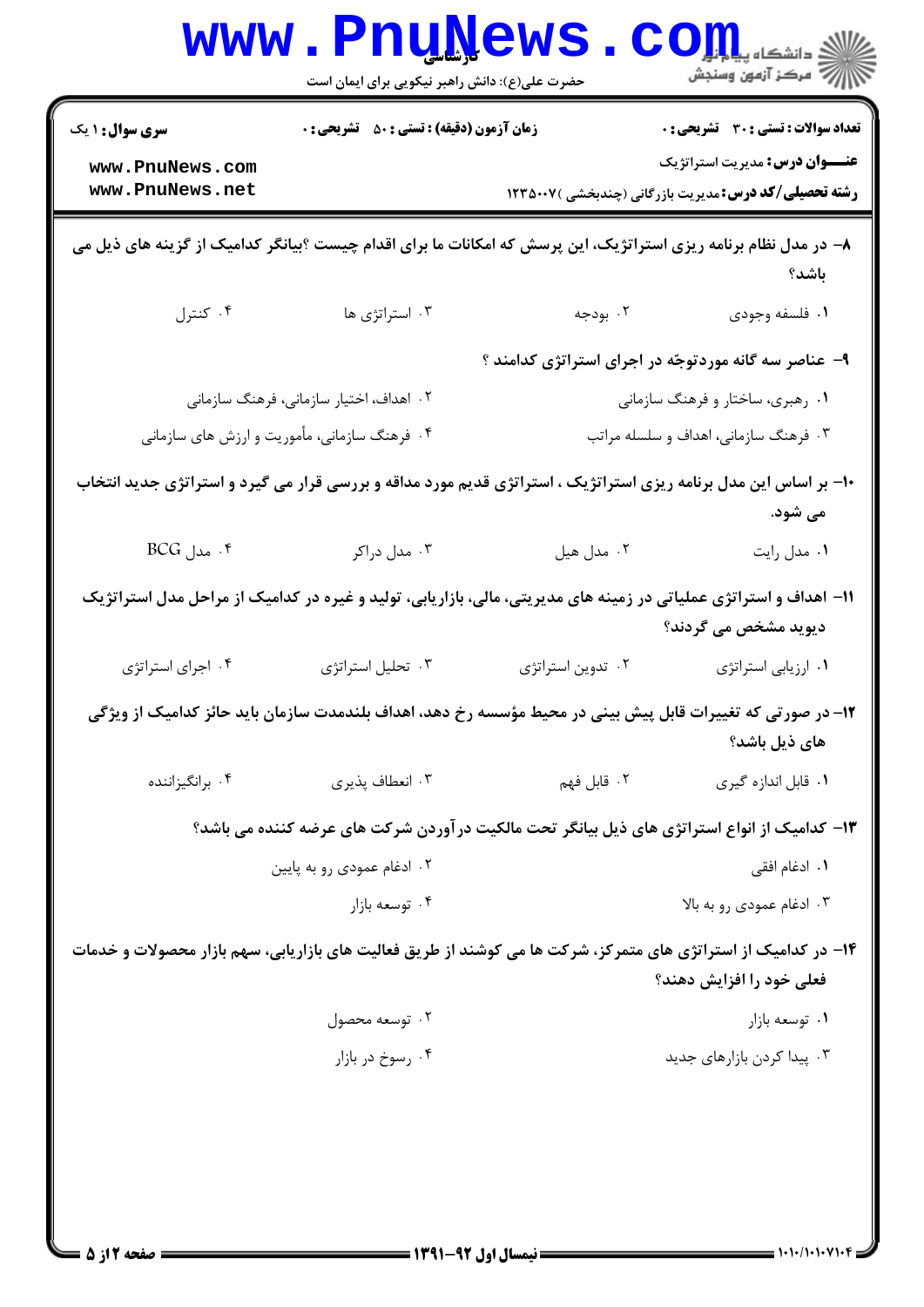## Www.PnuNews.com

| <b>سری سوال : ۱ یک</b>                                                                 | <b>زمان آزمون (دقیقه) : تستی : 50 ٪ تشریحی : 0</b>                               |  | <b>تعداد سوالات : تستی : 30 ٪ تشریحی : 0</b>                                                          |
|----------------------------------------------------------------------------------------|----------------------------------------------------------------------------------|--|-------------------------------------------------------------------------------------------------------|
| www.PnuNews.com                                                                        |                                                                                  |  | <b>عنـــوان درس:</b> مدیریت استراتژیک                                                                 |
| www.PnuNews.net                                                                        |                                                                                  |  | <b>رشته تحصیلی/کد درس:</b> مدیریت بازرگانی (چندبخشی ) ۱۲۳۵۰۰۷                                         |
|                                                                                        |                                                                                  |  | ۱۵– کدامیک از جملات ذیل در مورد استراتژی تنوع همگون صحیح می باشد؟                                     |
|                                                                                        |                                                                                  |  | ۰۱ شرکت در این استراتژی، محصولات و خدمات فعلی را به بازارهای متنوع عرضه می کند.                       |
|                                                                                        | ۲۰ شرکت در این استراتژی، محصولات و خدمات جدیدی را به بازارهای متنوع عرضه می کند. |  |                                                                                                       |
|                                                                                        |                                                                                  |  | ۰۳ شرکت در این استراتژی، محصولات و خدمات جدید ولی مرتبط را به بازار عرضه می کند.                      |
|                                                                                        |                                                                                  |  | ۰۴ شرکت در این استراتژی، محصولات و خدمات فعلی و در عین حال متنوع را به بازار عرضه می کند.             |
| ۱۶- دو شکل یا روش مورداستفاده در اجرای استراتژی کاهش کدامیک از گزینه های ذیل می باشد ؟ |                                                                                  |  |                                                                                                       |
|                                                                                        | ۰۲ کاهش اندازه سازمانی و سرمایه                                                  |  | ۰۱ کاهش هزینه و دارایی                                                                                |
|                                                                                        | ۰۴ کاهش تعهدات سازمانی و اندازه سازمانی                                          |  | ۰۳ کاهش نیروی انسانی و دارایی                                                                         |
|                                                                                        |                                                                                  |  | ۱۷- در تجزیه و تحلیل شرایط جغرافیایی در امر طراحی استراتژی باید به چه نکته ای از نکات ذیل توجه نمود ؟ |
|                                                                                        | ۰۲ فرصت ها و تهدیدهای مکانی                                                      |  | ۰۱ نقاط ضعف و قوت مراكز توليد                                                                         |
|                                                                                        | ۰۴ میزان دسترسی به منابع و مواد خام                                              |  | ۰۳ ساختار سیستم های توزیعی                                                                            |
|                                                                                        |                                                                                  |  | <b>۱۸</b> - کدامیک از مطالب ذیل در مورد سازمان های بزرگ صحیح است ؟                                    |
|                                                                                        |                                                                                  |  | ۰۱ بر قوانین بیشتری تأکید دارند و تمرکز در تصمیم گیری در سطح بالایی قرار دارد.                        |
|                                                                                        |                                                                                  |  | ٠٢ به اسناد اتكا زيادي دارند و از لحاظ افقى گسترش نيافته اند.                                         |
|                                                                                        |                                                                                  |  | ۰۳ به دنبال عدم تمرکز در تصمیم گیری هستند و از لحاظ عمودی محدود هستند.                                |
|                                                                                        |                                                                                  |  | ۰۴ تمایل به افزایش پیچیدگی، رسمی سازی و عدم تمرکز دارند.                                              |
|                                                                                        |                                                                                  |  | ۱۹- کدامیک از موارد ذیل از جمله موانع ورود رقبای نوظهور و تازه وارد قلمداد می گردد؟                   |
|                                                                                        | ۰۲ فرصت ها و تهدیدهای محیطی                                                      |  | ۰۱ سهم اندک بازار                                                                                     |
|                                                                                        | ۰۴ دسترسی به کانال های توزیع                                                     |  | ۰۳ هزینه های زیاد تبلیغات                                                                             |
|                                                                                        |                                                                                  |  | +۲- در دسته بندی نیروهای رقابتی، تأمین کنندگان در چه صورتی می توانند دارای قدرت برتر باشند ؟          |
| ۰۲ کانال های توزیع بازار را به طور گسترده در اختیار دارند.                             |                                                                                  |  | ٠١. محصولات آنها منحصربه فرد و يا دست كم متمايز باشد.                                                 |
|                                                                                        | ۰۴ عده آنها در بازار بسیار زیاد باشند                                            |  | ۰۳ غیر متمرکز بوده و در حجم های بزرگ بفروشند.                                                         |
|                                                                                        |                                                                                  |  |                                                                                                       |
|                                                                                        |                                                                                  |  |                                                                                                       |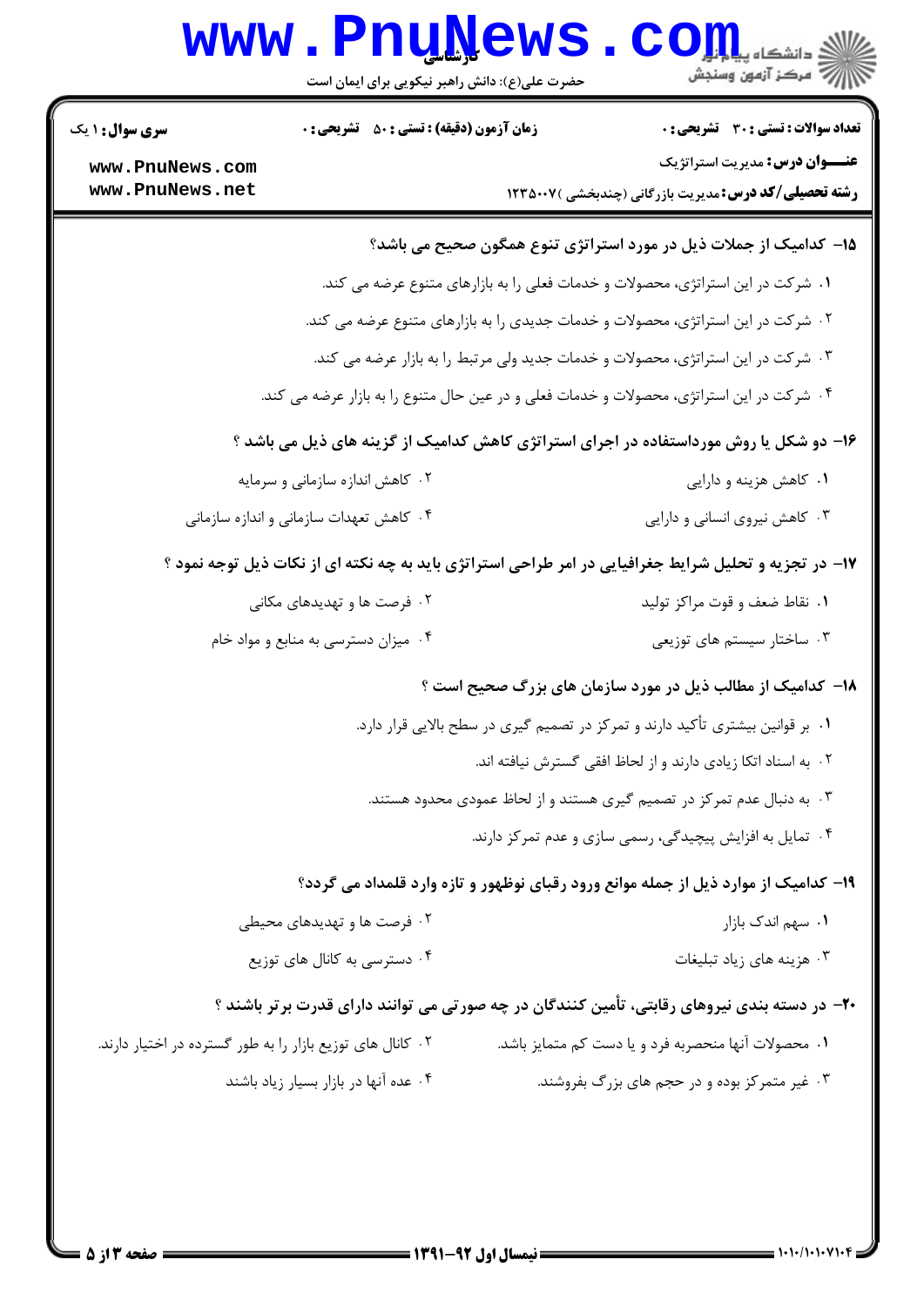|                                    | <b>www.PnuNews</b><br>حضرت علی(ع): دانش راهبر نیکویی برای ایمان است |                     | د<br>از دانشگاه پیام <mark>تور</mark><br>از مرکز آزمون وسنجش                                                                                           |  |
|------------------------------------|---------------------------------------------------------------------|---------------------|--------------------------------------------------------------------------------------------------------------------------------------------------------|--|
| <b>سری سوال : ۱ یک</b>             | <b>زمان آزمون (دقیقه) : تستی : 50 ٪ تشریحی : 0</b>                  |                     | <b>تعداد سوالات : تستی : 30 ٪ تشریحی : 0</b>                                                                                                           |  |
| www.PnuNews.com<br>www.PnuNews.net |                                                                     |                     | <b>عنـــوان درس:</b> مدیریت استراتژیک<br><b>رشته تحصیلی/کد درس:</b> مدیریت بازرگانی (چندبخشی )۱۲۳۵۰۰۷                                                  |  |
|                                    | <b>۲۱</b> - کدامیک از موارد ذیل زمینه ساز رقابت فشرده در بازار است؟ |                     |                                                                                                                                                        |  |
|                                    |                                                                     |                     | ٠١. محصول يا خدمات متمايز نيست.                                                                                                                        |  |
|                                    |                                                                     |                     | ۰۲ رقبا از نظر استراتژی از پیشینه و شخصیت یکسانی برخوردارند.                                                                                           |  |
|                                    |                                                                     |                     | ۰۳ هزینه های متغییر پایین باشد و یا محصول فاسد شدنی باشد.                                                                                              |  |
|                                    |                                                                     |                     | ۰۴ رشد صنعت سریع می باشد                                                                                                                               |  |
|                                    |                                                                     |                     | ۲۲– در کدامیک از روش های رقابتی، شرکت ها می کوشند با بهره گیری از منابع غنی خود از رقبای پیشرو خود جلو بیفتند؟                                         |  |
| ۰۴ رقابت تدافعي                    | ۰۳ رقابت کلّی                                                       | ۰۲ رقابت تقلیدی     | ٠١. رقابت تهاجمي                                                                                                                                       |  |
|                                    | ۲۳- کدامیک از جملات ذیل در مورد استراتژی شرکت های قوی درست می باشد؟ |                     |                                                                                                                                                        |  |
|                                    |                                                                     |                     | ۰۱ به نقاط قوت استراتژی های رقبا به شدّت حمله می کنند.                                                                                                 |  |
|                                    |                                                                     |                     | ٠٢ رقابت همه جانبه را انتخاب مي كنند.                                                                                                                  |  |
|                                    |                                                                     |                     | ۰۳ سعی می کنند در بازار بین المللی برنده باشند.                                                                                                        |  |
|                                    |                                                                     |                     | ۰۴ نقاط آسیب پذیر رقبا را در بازار علنی می کند.                                                                                                        |  |
|                                    |                                                                     |                     | <b>۲۴</b> - بزعم ادگار شاین، هنجارها، باورها و ارزش ها در کدام دسته از سطوح فرهنگ سازمانی قرار دارد؟                                                   |  |
| ۰۴ سطح تحتانی                      | ۰۳ سطح میانی                                                        | ۰۲ فرض های زیرساز   | ٠١ سطح فوقاني                                                                                                                                          |  |
|                                    |                                                                     |                     | ۲۵- در کدام دسته از انواع فرهنگ های سازمانی ذیل، بر نوآوری، ریسک پذیری و آزادی عمل تأکید می گردد؟                                                      |  |
| ۰۴ فرهنگ علمی                      | ۰۳ فرهنگ سنگری                                                      | ۲. فرهنگ باشگاهی    | ۱. فرهنگ تيمي                                                                                                                                          |  |
|                                    |                                                                     |                     | ۲۶- میزانی که کارکنان سازمان به پیشرفت و نوآوری علاقه نشان می دهند، بیانگر کدامیک از ویژگی های کلیدی فرهنگ<br>هاست؟                                    |  |
| ۰۴ جهت دهی                         | ۰۳ نوآوري فردي                                                      | ٢. الگوهای ارتباطات | ٠١ تحمل مخاطره                                                                                                                                         |  |
|                                    |                                                                     |                     | ۲۷- سازمانی که این فرهنگ بر آن حاکم است می کوشد تا نیازهای محیط خارجی را تامین کند ولی الزامی در خود نمی بیند که<br>به سرعت دستخوش تغییرات قرار گیرد . |  |
| ۰۴ انعطاف پذير                     | ۰۳ مبتنی بر تداوم                                                   | ۰۲ مشارکتی          | ۰۱ ماموریتی                                                                                                                                            |  |
|                                    |                                                                     |                     |                                                                                                                                                        |  |